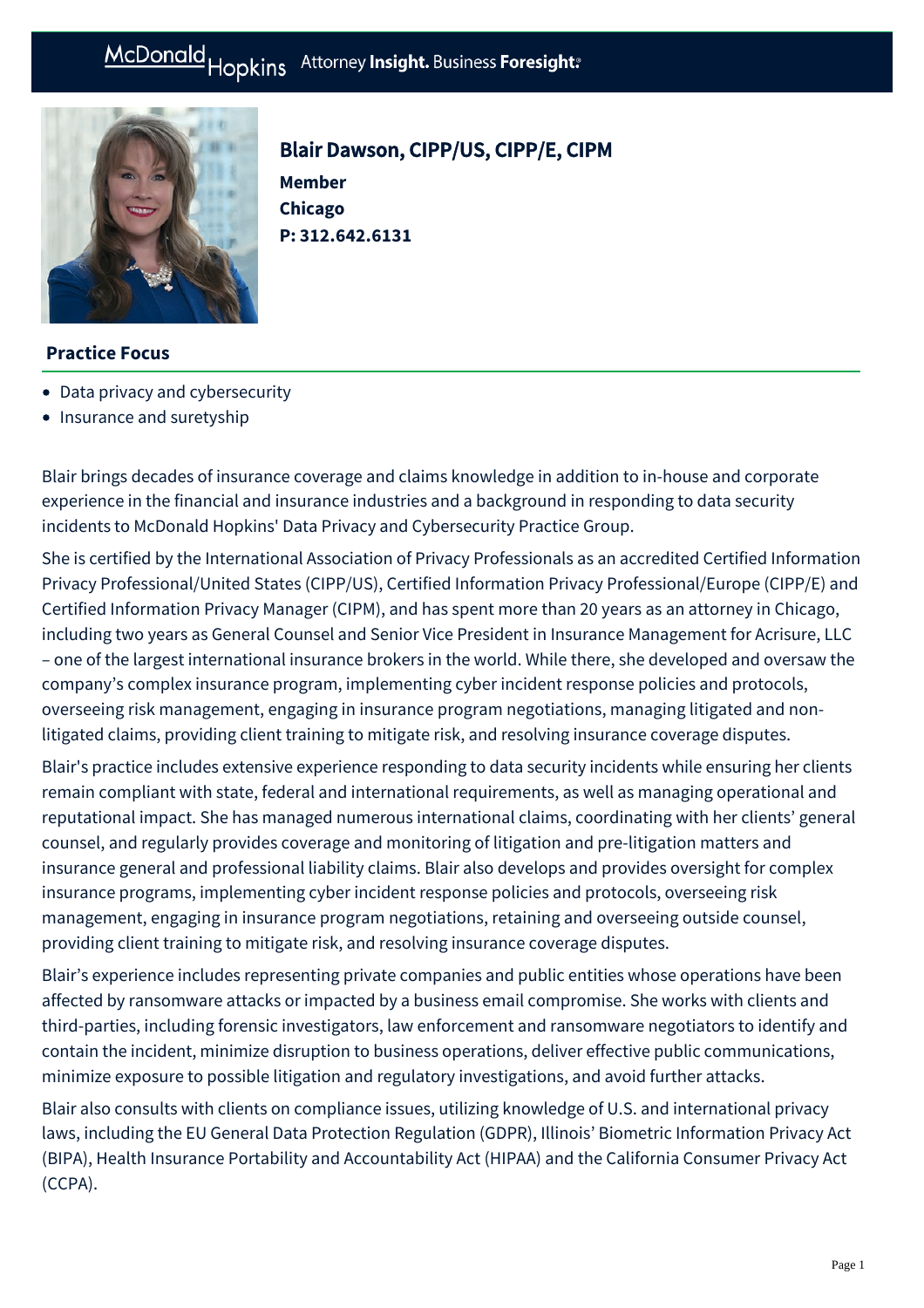After earning her B.A. from Marquette University, Blair completed her J.D. from Chicago-Kent College of Law. She is currently working towards an M.S. in Cybersecurity from the University of Wisconsin - Whitewater with a completion date estimated in the Summer 2023.

# **Admissions - Court**

- Illinois State Court
- U.S. District Court for the Northern District of Illinois

#### **Admissions - State**

• Illinois

#### **Education**

- Chicago-Kent College of Law
- University of Wisconsin-Whitewater
- Marquette University

#### **Professional Membership**

- International Association of Privacy Professionals (IAPP)
- Professional Liability Underwriting Society (PLUS)

#### **Public Service and Volunteerism**

- Wrightwood Neighbors Association, Member & Volunteer
- Crooked Lake Improvement Committee, Board Member (2017-2021)
- Izaak Walton League of America, Volunteer Water Chloride Monitoring (2020-2021)
- EPA Volunteer Lake Monitoring Program, Volunteer Lake Quality Monitor (2017-2021)
- East Shore Homeowners Association, President (2020-2021)
- CLOA Improvement Committee, Community Volunteer (2017-2019)
- Beach Improvement Committee for Crooked Lake, Committee Member (2017-2019)
- Travelers Assistance Project O'Hare Airport, Volunteer Attorney (2017)
- Chicago Parks Foundation Team ChiParks for Chicago Marathon, Marathoner & Fundraiser for Charity (2016)
- Windy City Agility Club, Secretary (2011)
- Paulina Condominium Association, Secretary (2004-2005)
- Society of Women in Law, Volunteer Opportunities Coordinator (2000-2001) and President (2001-2002)

#### **Accreditation**

- Certified Information Privacy Professional/United States (CIPP/US)
- Certified Information Privacy Professional/Europe (CIPP/E)
- Certified Informaiton Privacy Manager (CIPM)